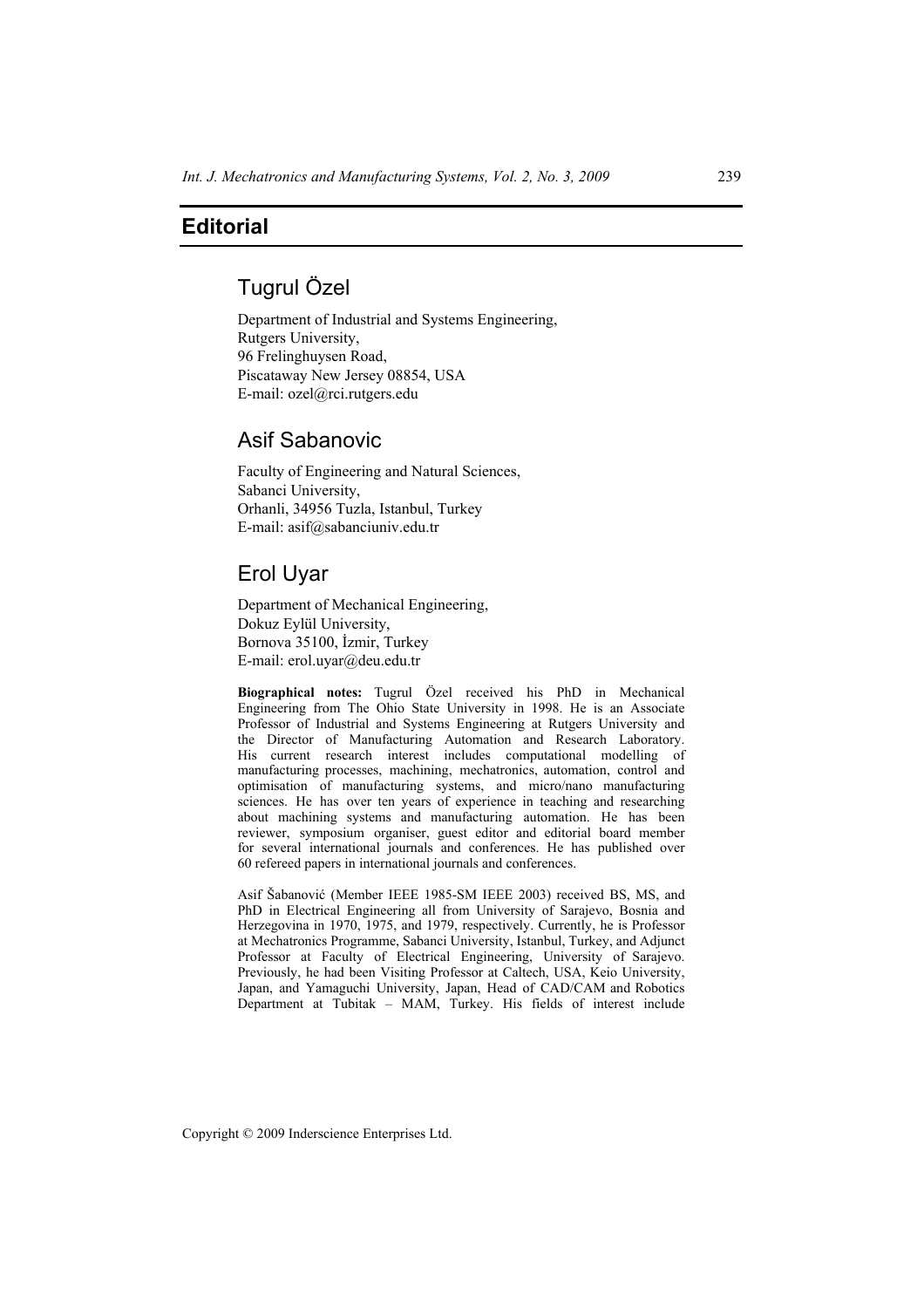#### 240 *T. Özel et al.*

power electronics, sliding mode control, motion control and mechatronics. He received the Best Paper Awards from the IEEE.

Erol Uyar was educated at Technische Universitaet Stuttgart in Germany where he received his MSc in Energy Engineering and the PhD in Automatic Control of Power Plants. He worked on electrical welding processes as a visiting scientist at Technische Universitaet Hannover, Germany. His interests cover broad aspects of automatic control, stochastic control, system identification, adaptive control, and computer-aided control engineering. He is a member of National Automatic Control Committee, Turkey.

The advances in low-cost robotic devices, sensor technology, computational methods and intelligent software algorithms and agents create ever-more effective solutions to automation problems in a variety of manufacturing industries. The trend in product miniaturisation poses specific problems to microparts assembly. The premise of automated manufacturing systems is that with the better utilisation of sensors, system models, control algorithms and computational methods offer substantial improvements to the production cost and operational quality. This special issue of IJMMS includes research papers related to robotics, mechatronics, and software-based intelligent approaches for automation of manufacturing, material handling, and assembly systems.

This issue begins with an paper on Radically Innovative Mechatronics and Advanced Control Systems (RI-MACS) that is a European funded research project to address some challenges in future automated manufacturing systems. In this paper, Checcozzo et al. provide a broader vision for future of robotics and manufacturing automation and discuss specific approaches to the problem. Next, Bruzzone et al. introduces microtechnonolgies for smart assembly of micro-products that are essential for automation of micro-manufacturing systems. Noureddine et al. discuss fault tolerance in robotics and investigate stages from fault detection, analysis and control with generation of alternative robotics trajectory. Ahmad discusses challenges in vibrations of flexible robot manipulators and introduces an active vibration control technique based on delayed feedback signal and fuzzy logic control. Ozkul studies improvements to the articulated legacy robots with added vision systems. A case study with performance analysis regarding the availability of the robot is provided. Paramasivam and Sornakumar have introduced mobile robotics for box-pushing problem to enhance automated distribution systems. Uyar et al. utilise global positioning system and Kalman filtering techniques as guidance for mobile robots in the outdoor environments with a prototype model. Çetin and Uyar introduce their design of a mechanical manipulator with stereo vision guidance as a mobile robotics solution. Finally, Suebsomran and Butdee introduce a control strategy for automated guided vehicle for use in manufacturing distribution systems.